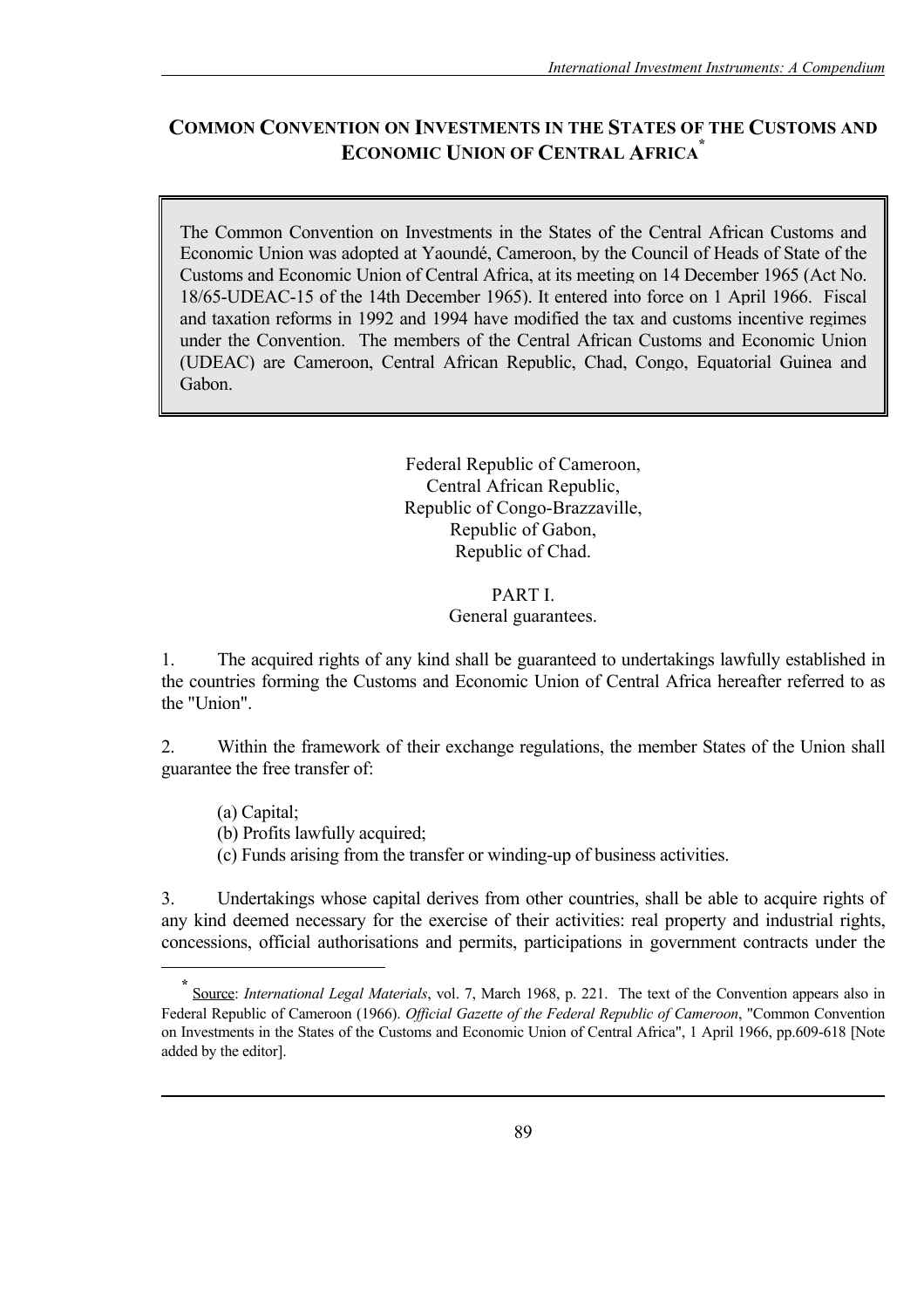same conditions as undertakings in the member countries of the Union.

4. In the exercise of their professional activities foreign employers and workers shall rank as the nationals of the member States of the Union.

They shall benefit from Labour and Social Welfare legislation under the same conditions as the nationals of the States of the Union. They may participate in trade union activities and be members of organisations for defending their professional interests within the framework of existing laws.

In addition, foreign undertakings and their management shall be represented under the same conditions as the undertakings or nationals of the member countries of the Union in the commercial assemblies and in organisations representing professional and economic interests within the framework of the laws of each State.

5. Foreign employers and workers may not in their private capacity be subject to duties, taxes or contributions of any kind other than or higher than those levied on the nationals of countries of the Union

Foreign undertakings shall enjoy the same rights and protection regarding trade-marks and patents, trade labels and names and any other industrial properties as undertakings possessing the nationality of the member countries of the Union.

The conditions of access to judicial or administrative courts applicable to foreign undertakings and workers shall be the same as those guaranteed to nationals of the States of the Union by their respective laws.

## PART II. Preferential schedules.

# CHAPTER I.

# *Common provisions.*

# Section 1.

6. Subject to the conditions laid down in the following articles, any undertaking wishing to launch a new activity or to expand to an important extent an activity already existing in a country of the Union, excluding commercial activities, may benefit from a special decision admitting it to a preferential schedule. The undertaking must undertake to utilise in priority local raw materials and in general local products.

7. Undertakings which may benefit from preferential schedule must belong to one of the following categories:

(1) Industrial-plantation undertakings engaged in the processing or conditioning of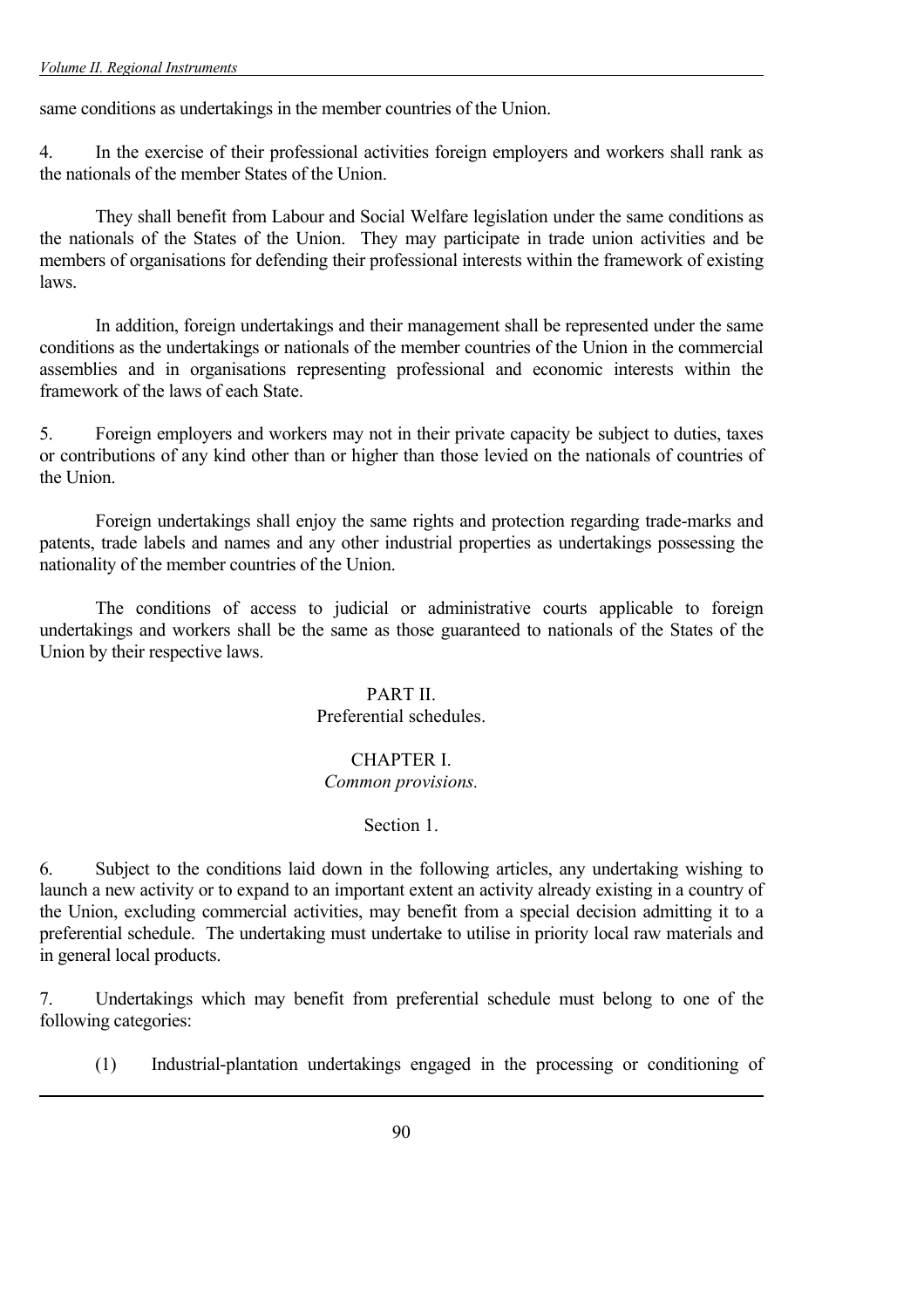products;

- (2) Stock-farming undertakings equipped with installations for protecting the health of livestock<sup>-</sup>
- (3) Industrial undertakings that prepare or process animal or vegetable products;
- (4) Lumbering industries;
- (5) Fishing undertakings equipped with installations for the conservation or the processing of products;
- (6) Industries for the manufacture or assembly of finished articles or goods;
- (7) Undertakings engaged in the mining activities of extracting, improving or processing mineral substances and allied operations;
- (8) Petroleum prospecting undertakings;
- (9) Power-production undertakings;
- (10) Undertakings engaged in the development of touristic regions.

8. The following criteria shall in particular be taken into consideration during the examination of projects:

- (1) The importance of the investments;
- (2) Participation in the implementation of the economic and social plans;
- (3) Creation of employment and vocational training;
- (4) Participation of nationals of the countries of the Union in the formation of capital;
- (5) The use of technically guaranteed equipment;
- (6) Priority use of local raw materials and, in general, local products;
- (7) Registered office established in a country of the Union.

# Section 2. *Approval procedure.*

- 9. This convention comprises two categories of investment schedules:
	- (1) The first category concerns undertakings established in a State of the Union, the market of which does not include the other member States of the Union.

Schedules I and II set forth in Part III of this convention which concern the above undertakings shall be granted in accordance with the procedure peculiar to each **State** 

(2) The second category concerns companies the market of which includes or is likely to include the territories of two or more States. it comprises schedules III and IV which shall be granted according to a procedure common to all the member States.

In addition establishment conventions may be concluded with undertakings according to the procedure determined either by national laws or by this convention.

10. The application for approval shall be addressed to the appropriate Ministry of the State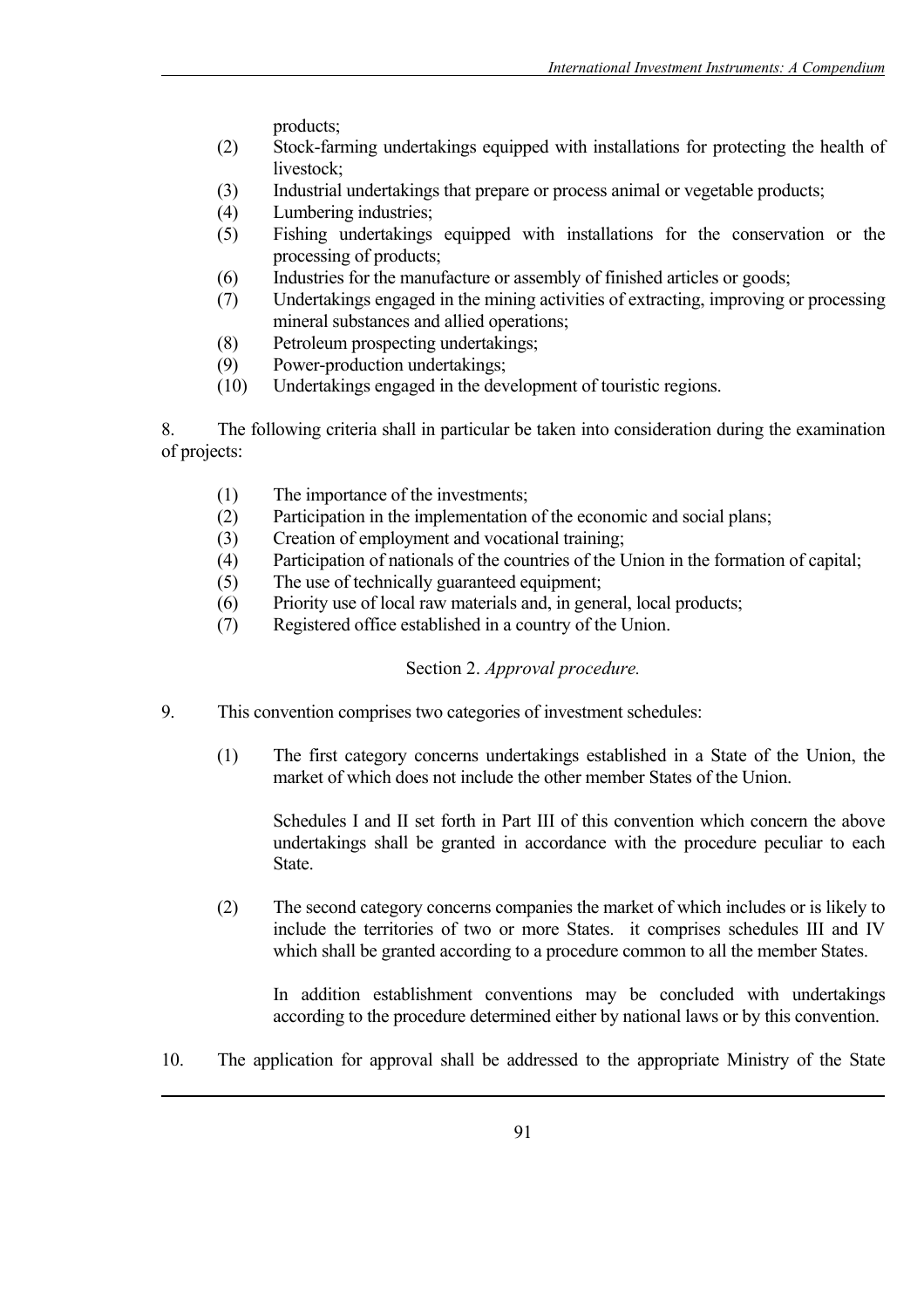concerned and presented in the forms laid down in article 1 of act No. 12/65-UDEAC-34 regulating the single tax rules (standard form annex 1).

The Minister shall as the case may be transmit the application file to an investments board for its advice.

11. For each undertaking, the decision of approval:

- shall specify the preferential schedule to which the approved undertaking is admitted and shall fix its term,
- shall list the activities for which the approval is granted,
- shall specify the obligations incumbent on the undertaking, particularly its equipment programme,
- shall stipulate the special rules for international arbitration.

Any operations effected by the approved undertaking which do not fall within the scope of those listed by the decision of approval shall remain subject to the fiscal and other provisions of ordinary law.

# CHAPTER II.

#### *Economic advantages.*

#### Section 1. -- Installations and supplies.

12. The assistance of public credit institutions may be granted to undertakings admitted to preferential schedules upon the intervention of the appropriate authorities of each State.

13. Within the framework of exchange regulations, approved undertakings may be given priority in the granting of foreign currency in order to buy equipment goods and raw materials, products and containers necessary for their operations.

Section 2. -- Sale of products.

14. Protective customs measures with regard to imports of similar competitive goods may, if necessary, be instituted in favour of undertakings admitted to a preferential schedule.

Government and Army contracts shall, as far as possible, be reserved for them in priority.

PART III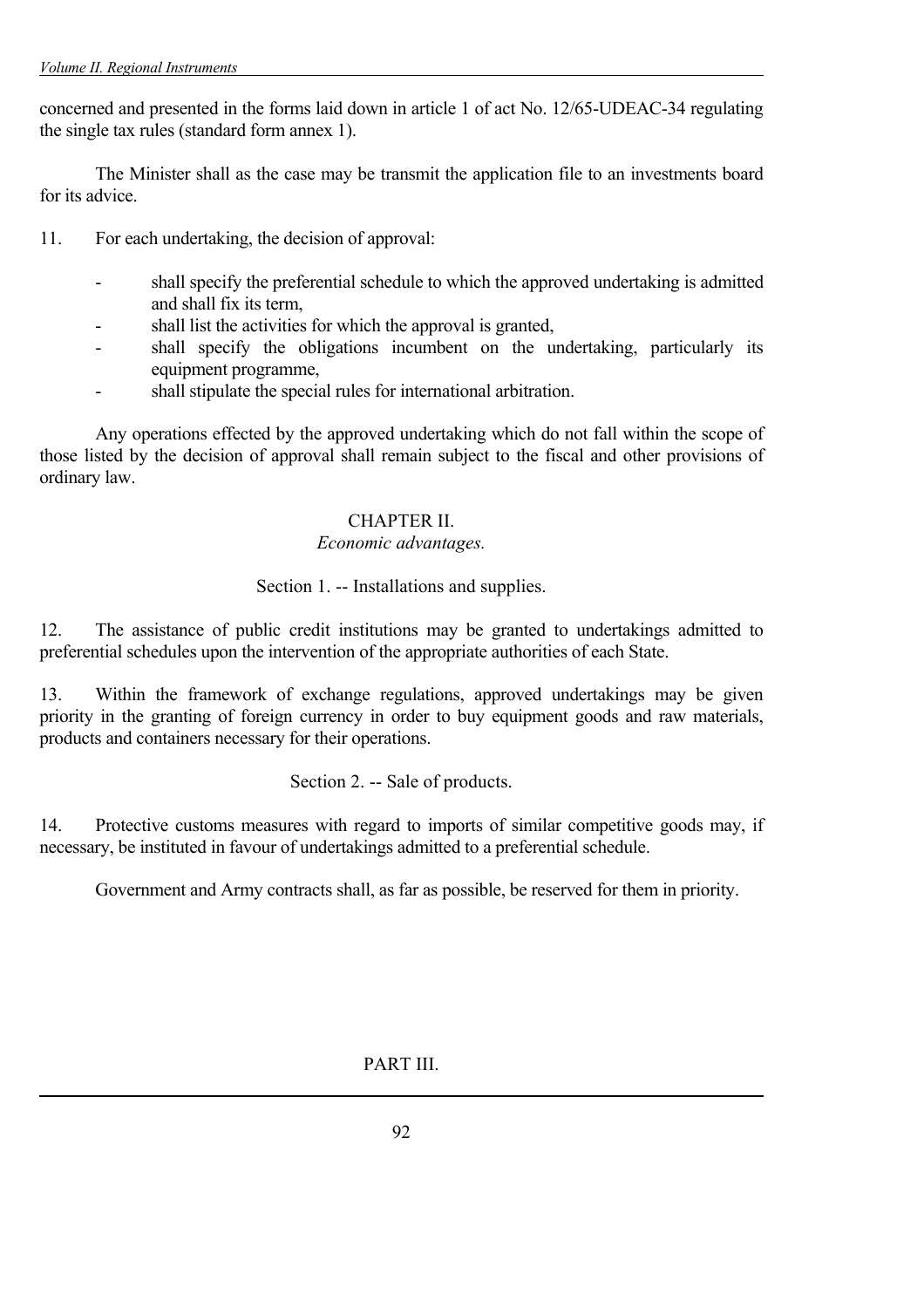Special provisions to which national investment codes must conform in the case of undertakings belonging to only one State of the Union.

## CHAPTER I. General.

15. Having regard to the decision regarding the harmonization of development plans and in respect for the general principles laid down by this text, admission to any one of the preferential schedules provided for priority undertakings of all kinds classified in categories a, b and c of articles 51 of the Treaty instituting the Union, shall be granted according to the procedure peculiar to the State, where the undertaking is established.

In the case of undertakings defined in category c of article 51 of the Treaty instituting the Union, applications for approval shall be transmitted beforehand to the Secretary General of the Union, in conformity with the provisions of article 53 of the Treaty.

The grant of an internal preferential schedule may only be effected at the end of the consultation procedure laid down by article 55 of the Treaty.

The Management Committee of the Union shall be informed of each approval in respect of these categories of undertakings by the Government of the State where they are established or will be established.

16. Preferential tariff provisions may be granted by the Government of the State concerned to industries already established which wish to expand their production capacity. Such provision comprises the application of a reduced overall rate of 5% of the duties and taxes collected on imports of plant (excluding building materials, furniture and spare parts) provided that they conform with an equipment programme approved by the Government and that their value exceeds 10 million francs.

The conditions and procedure for according this tariff shall be governed by national legislation.

17. The undertakings classified in categories a, b and c of articles 51 of the Treaty instituting the Union may be admitted to one of the schedules defined below.

#### CHAPTER II. Schedule I.

# 18. Schedule I shall entail for the companies admitted to it:

(1) The application of an overall reduced rate of 5% of the duties and taxes collected on imports or a nil rate on equipment and building materials, machinery and tools directly necessary for the production and the processing of products.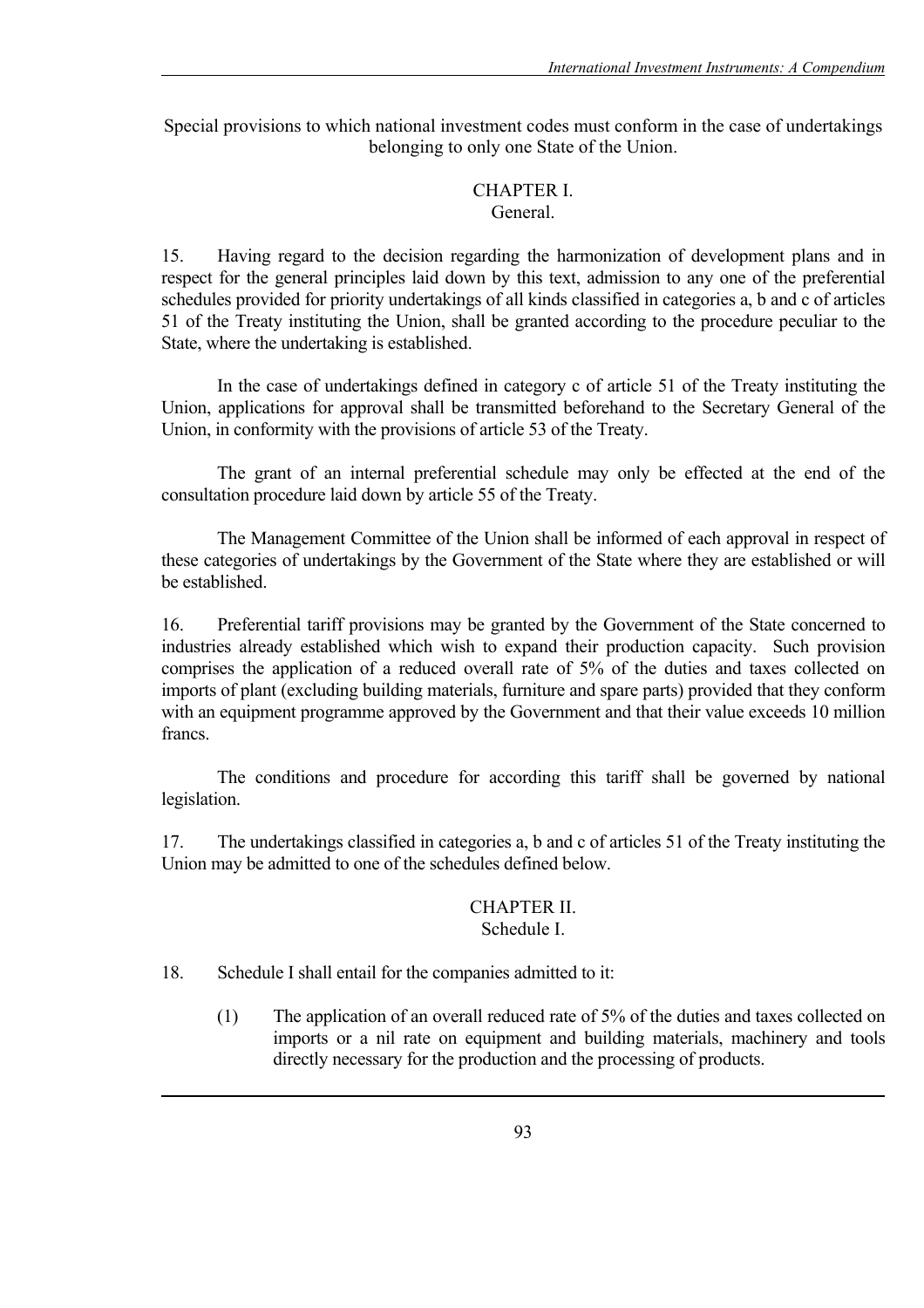- (2) Total exemption from import duties and taxes as well as from single taxes and indirect taxes levied inland:
	- (a) On raw materials and products which enter either in whole or in part into the composition of finished or processed goods.
	- (b) On raw materials or products which while not constituting equipment and not entering into the composition of finished or processed goods are used up or lose their specific quality in the course of direct manufacturing operations.
	- (c) On raw materials and products intended for the handling and non-reusable packing of finished or processed products.

 Equipment and building materials, machinery plants, raw materials or products benefiting from a reduction or exemption in respect of import duties and taxes shall be fixed in a list drawn up in accordance with the procedure proper to each State.

This list shall be published officially.

- (d) As the case may be on electric power.
- (3) The benefit of reduced or nil rates of export duties in the case of prepared or manufactured goods.
- (4) Goods manufactured by an undertaking admitted to schedule I shall be exempted from the inland tax on turnover and any other similar tax; they shall be subject to an internal consumption tax, the rate of which shall be subject to revision and the dates for the application of which shall be fixed by the decision of approval.

This tax shall be defined and applied according to Act No. 12-65-UDEAC-34 of the 14th December 1965. The duration of the benefits provided for under paragraphs 1, 2 and 3 of this article shall be fixed by the decision of approval. It may not exceed ten years.

19. Taking into consideration the economic social importance of the undertaking and the special conditions of its installation, schedule I may further comprise the following benefits:

(a) Exemption from the tax on industrial and commercial profit during the first five years of operation, the first year being that in which the first sale or delivery was made either within the national market or for export.

Depreciation normally accounted for during the first five years may for tax purposes be charged against the three following years according to a procedure determined by the appropriate authorities of the State where the undertaking is established.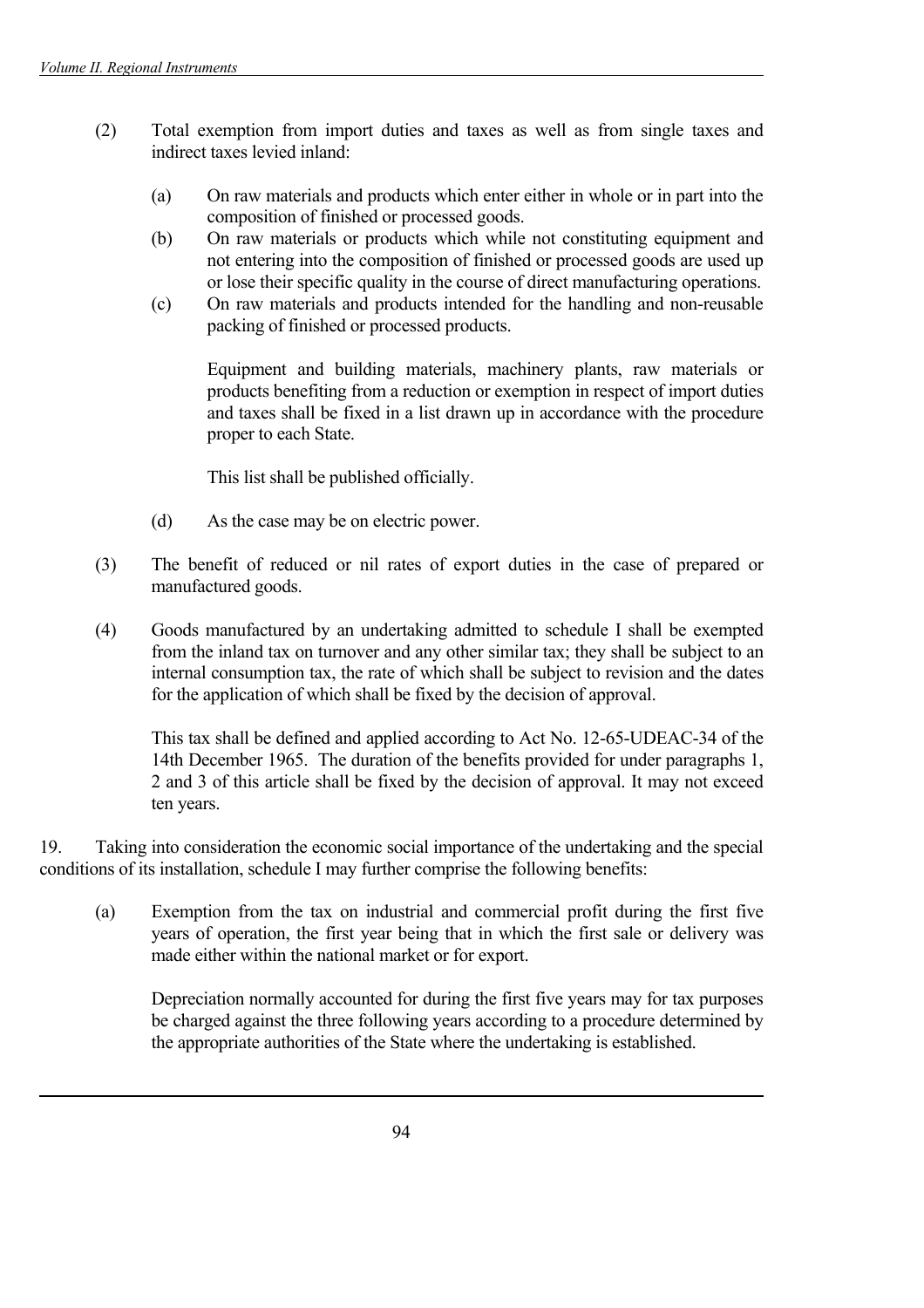(b) Exemption during the same period and under the same conditions from the business licence and land, mining or lumbering taxes.

20. The decision of approval may provide that for the duration of schedule I as defined above, no import duty or tax, no new tax or duty or additional part thereof of a fiscal nature may be collected in addition to the duties and taxes in force on the date of grant of the approval.

No law or regulation coming into force on a date subsequent to the date of admission of an undertaking to the provisions of schedule I may result in the restriction of the aforedefined provisions regarding the undertaking.

In addition, undertakings licensed under schedule I may request the benefit of any more favourable provisions which may be provided for by customs and fiscal laws of the States in accordance with article 43 of the Treaty setting up the Union and of Article 6 of this convention.

# CHAPTER II.

## Schedule II.

21. The provisions of schedule II may be granted to undertakings of cardinal importance to national economic development, involving exceptionally high investments.

It comprises the stabilisation of the fiscal provisions, whether special or under common law, which are applicable to them according to the conditions set down below.

22. Tax stabilisation may likewise apply to the taxes by the parent or stockholding companies of the undertakings defined in article 21 above.

23. The tax provisions thus defined shall remain in force for a term not exceeding twenty-five years to which may be added, if need be, the normal periods required for installation.

24. During the period it is in force, the tax stabilisation provisions shall guarantee the beneficiary undertaking against any increase in the direct or indirect taxation which is applicable to it on the date of approval with regard to the basis of assessment, rate and the method of collection.

In addition all or part of the fiscal or customs provisions concerning schedule I may be extended to schedule II with the exception of the land consumption tax, the rate of which remains subject to revision.

The schedule of stabilized taxes and duties, as well as the rates applicable during the term of validity of schedule I shall be defined in the decision of approval.

Insofar as customs duties and taxes are concerned, the provisions of tax stabilization may only apply to the fiscal import duty and the turnover tax on imports. Imported equipment and building materials benefiting from the stabilisation of these two duties shall form the subject of a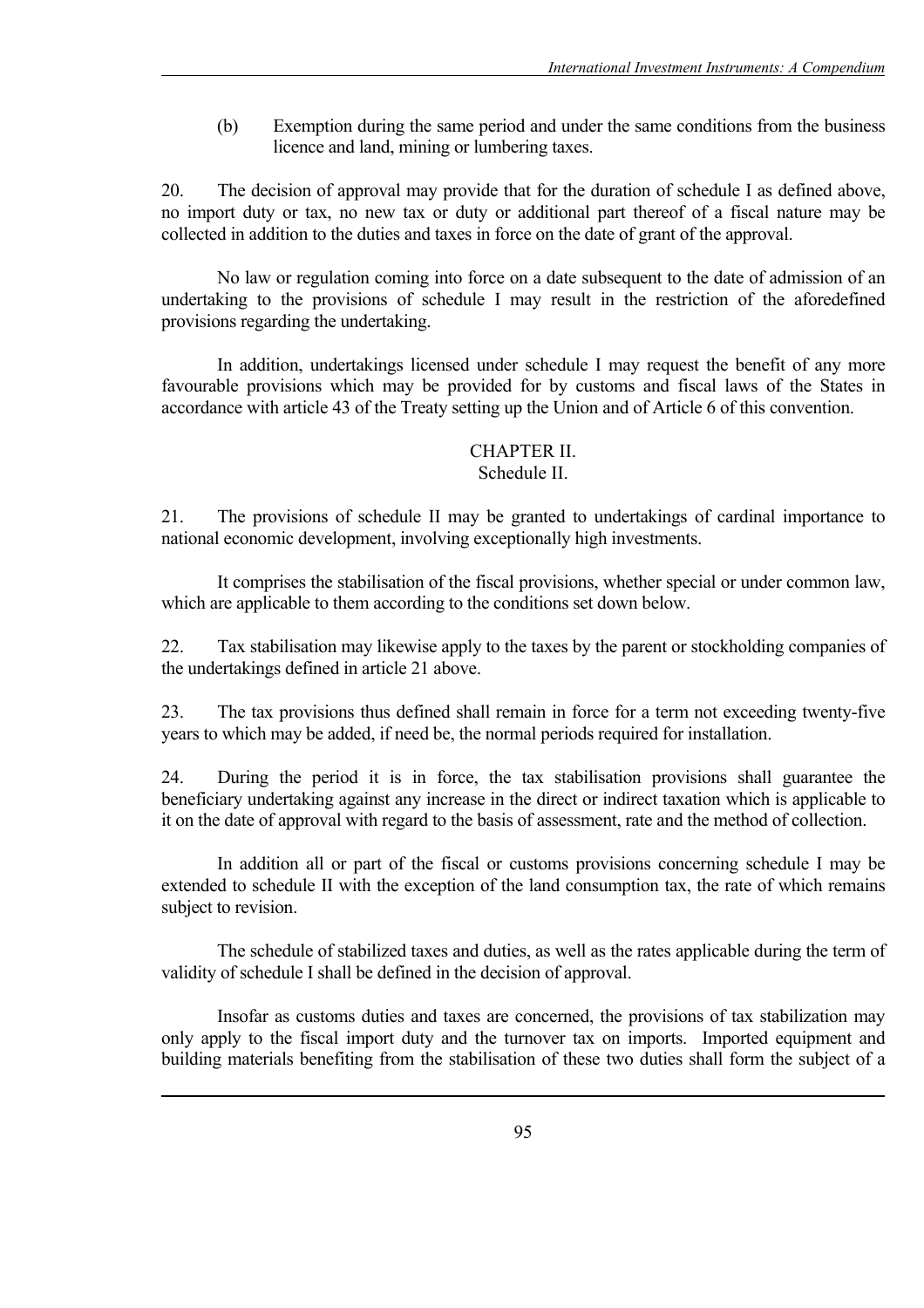limitation list appended to the decision of approval.

In case of modifications being introduced into the fiscal provisions fixed by ordinary law in pursuance of the provisions of article 43 of the Treaty instituting the Union and article 6 of this convention, the undertaking benefiting from tax stabilisation may apply for the benefit of such modifications.

Such undertaking may further apply to revert to the tax provisions of ordinary law.

25. No legislation or regulation which would nullify these provisions shall apply, during the same period, to undertakings benefiting from the provisions of tax stabilisation.

# CHAPTER IV.

#### Establishment conventions.

26. Any undertaking approved under one of the schedules I or II or considered as being especially important to the social and economic development plans of the member States of the Union, may benefit from an establishment convention granting it certain guarantees and imposing certain obligations on it in accordance with the following conditions:

The parent or stockholding companies of the aforementioned undertakings may likewise be parties to the convention.

Nothing in the establishment convention may constitute any undertaking, on the part of the States of the Union, to compensate the undertaking for losses, debts or deficiencies due to technical developments, economic circumstances or factors attributable to the undertaking itself.

- 27. The establishment convention shall define its term of validity and as the case may be:
	- (a) The general conditions of operation, the minimum equipment and production programmes, the commitments of the undertaking regarding vocational training or social works provided for in the aforesaid programme as well as any obligation accepted by the two parties;
	- (b) Various guarantees by the Government other than fiscal or customs guarantees such as:
		- guarantees as to financial, legal and economic stability and stable conditions for financial transfers and the marketing of goods;
		- guarantees as to entry and movement of labour, freedom of employment, and the free choice of suppliers and services;
		- -- guarantees as to the renewal of lumbering and mining permits if necessary;
	- (c) Facilities for the use of hydraulic, electric, and other resources necessary for the exploitation, as well as the facilities for conveying products to the place of shipment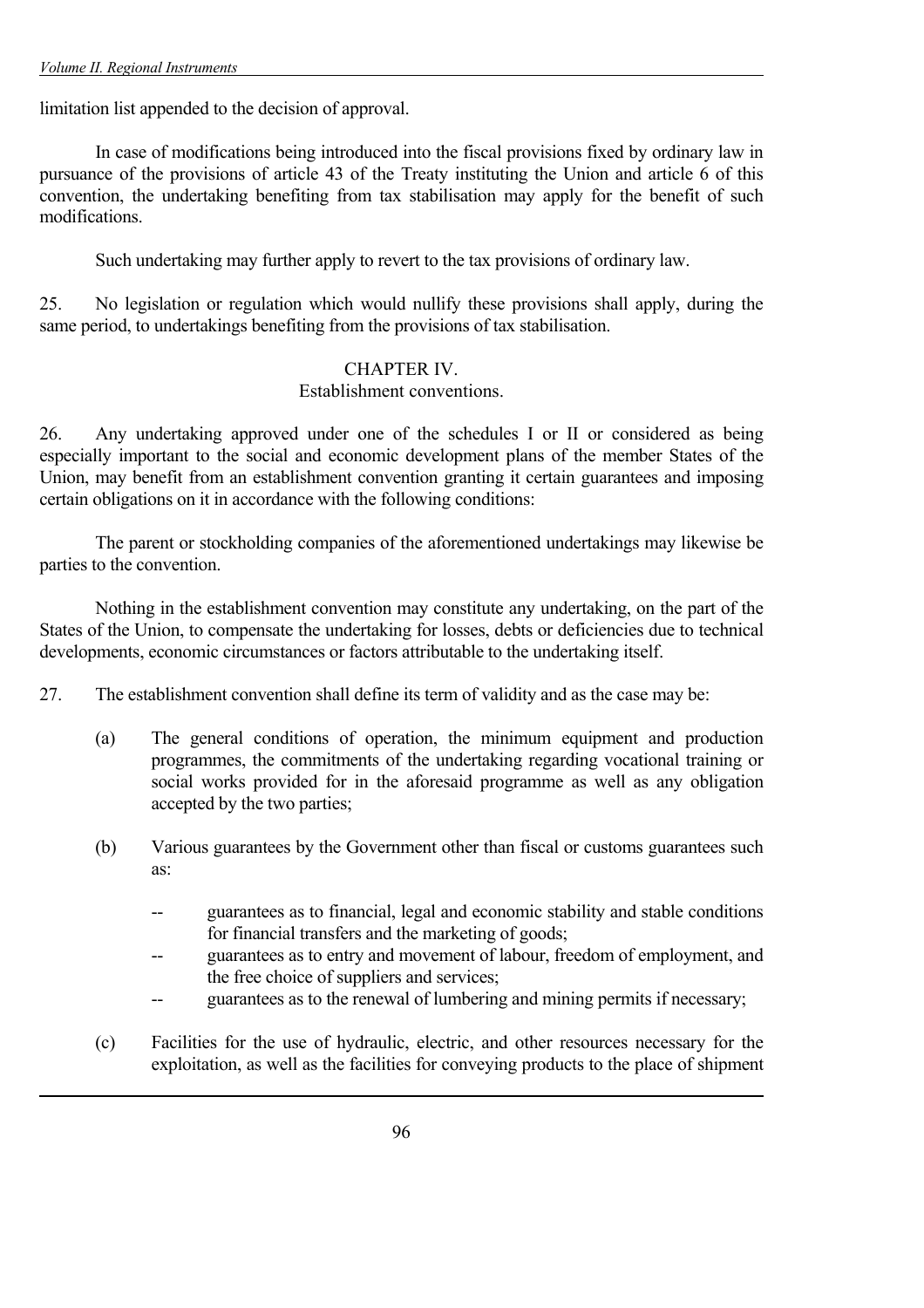and the use of installations, whether already existing or to be built by or for the undertaking at the place of shipment;

(d) The procedure for extending the term of the convention and the circumstances which will entail a cancellation or the forfeiture of all rights and the penalties designed to ensure that both parties fulfil their obligations.

28. The provisions regarding import taxes and duties laid down in schedule I may likewise be included either in whole or in part in the establishment convention for the term of validity of the **latter** 

If the establishment convention comprises provisions regarding internal taxation as set forth in schedule I they shall be restricted to the term of validity of the aforesaid schedule.

#### CHAPTER V.

29. Any grant of benefits similar to those laid down by the foregoing schedule but granted according to rules other than those defined below or any grant of higher benefits shall be subject to the preliminary agreement of the Council of Heads of State of the Union, after consultation with the Management Committee.

#### PART IV.

Special provisions applicable to undertakings and establishments of interest to two or more States of the Union.

#### CHAPTER I.

#### Scope.

30. This part applies to the undertakings classified in categories d and e of article 51 of the Treaty instituting the Union and defined article 7 of this convention.

31. Such undertakings may apply for admission to either of the two following schedules.

#### CHAPTER II. Schedule III.

32. Admission to schedule III shall confer right to the following benefits:

- (a) Application during the period of installation of an overall reduced rate of 5% of the duties and taxes collected on imports of equipment goods. Total exemption may in exceptional cases be granted by the Management Committee:
- (b) Benefit of the single tax system in force in the Union.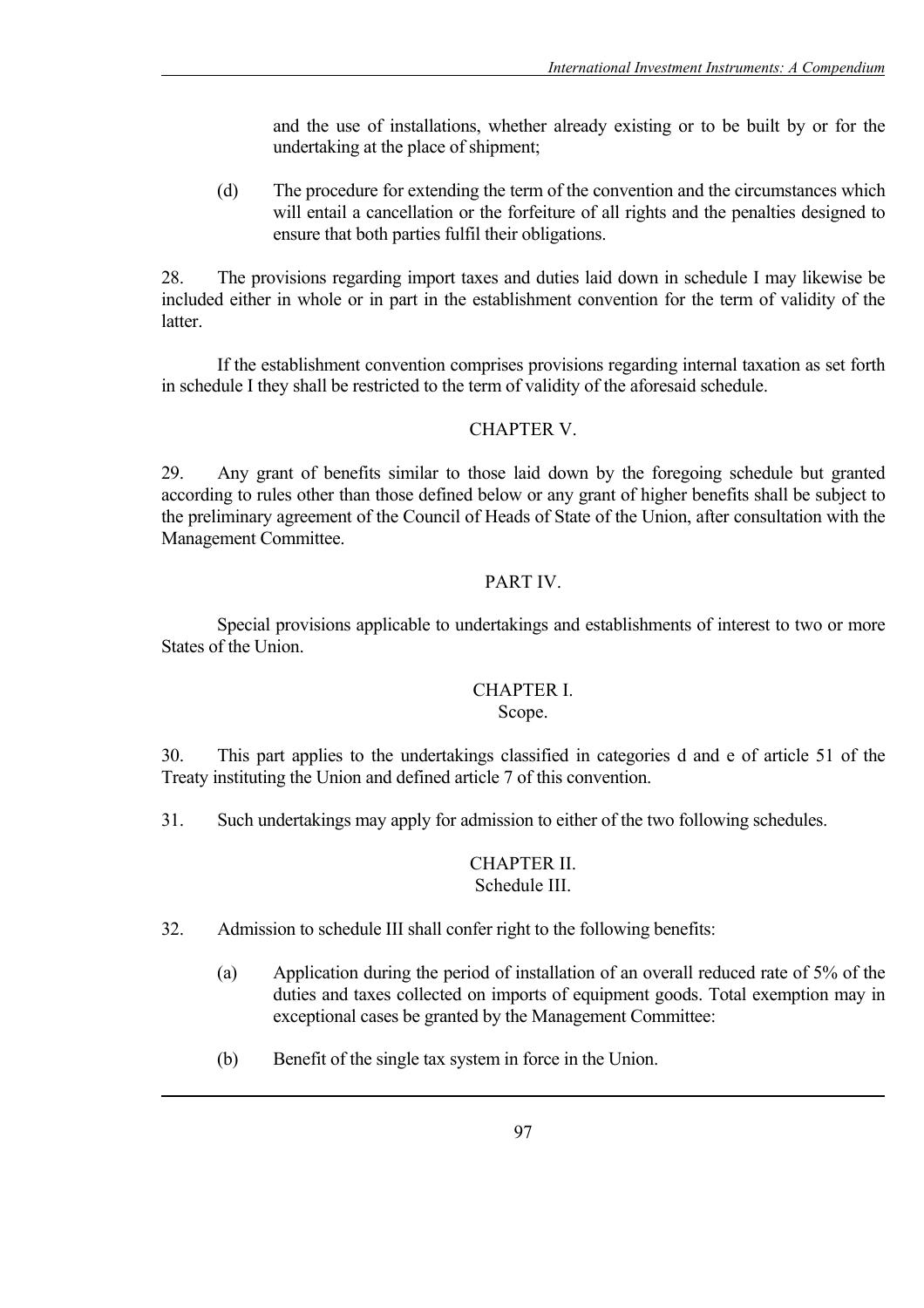- 33. The following fiscal benefits may in addition be granted:
	- (1) Exemption from the tax on industrial and commercial profits during the first five years of operation, the first year being that during which the first sale or delivery was made.

Depreciation normally accounted for during the first five years may for tax purposes be charged against the following three years.

- (2) Rates on structures: temporary exemption (for a maximum period of ten years) on new buildings, rebuilding or additions to buildings.
- (3) Rates on land plots. Temporary exemption (for a maximum period of ten years) on land newly used for stockrearing or on reclaimed and sown land.
- (4) Exemption for five years from the business patent licence.
- (5) Exemption for five years from land, mining or lumbering taxes.

#### CHAPTER III. Schedule IV.

34. Schedule IV shall further comprise the customs and fiscal benefits set forth in schedule III and in particular the application of the single tax and the benefit of an establishment convention.

- 35. The establishment convention shall define:
	- (1) Its term of validity and procedure for its extension.
	- (2) Where necessary, various commitments by the undertakings, in particular:
		- the general conditions of operation,
		- -- minimum programmes of equipment and production,
		- vocational training or social works provided for by the aforesaid programme as well as any other obligations accepted by the undertaking with regard to the state of its establishment and the other States of the Union.
	- (3) various guarantees by the State of its establishment and the member States of the Union, in particular:
		- -- guarantees as to stability in the judicial, economic and financial fields as well as in the matter of financial transfers and the marketing of products;
		- guarantees as to entry and movement of labour, freedom of employment and the free choice of suppliers and services;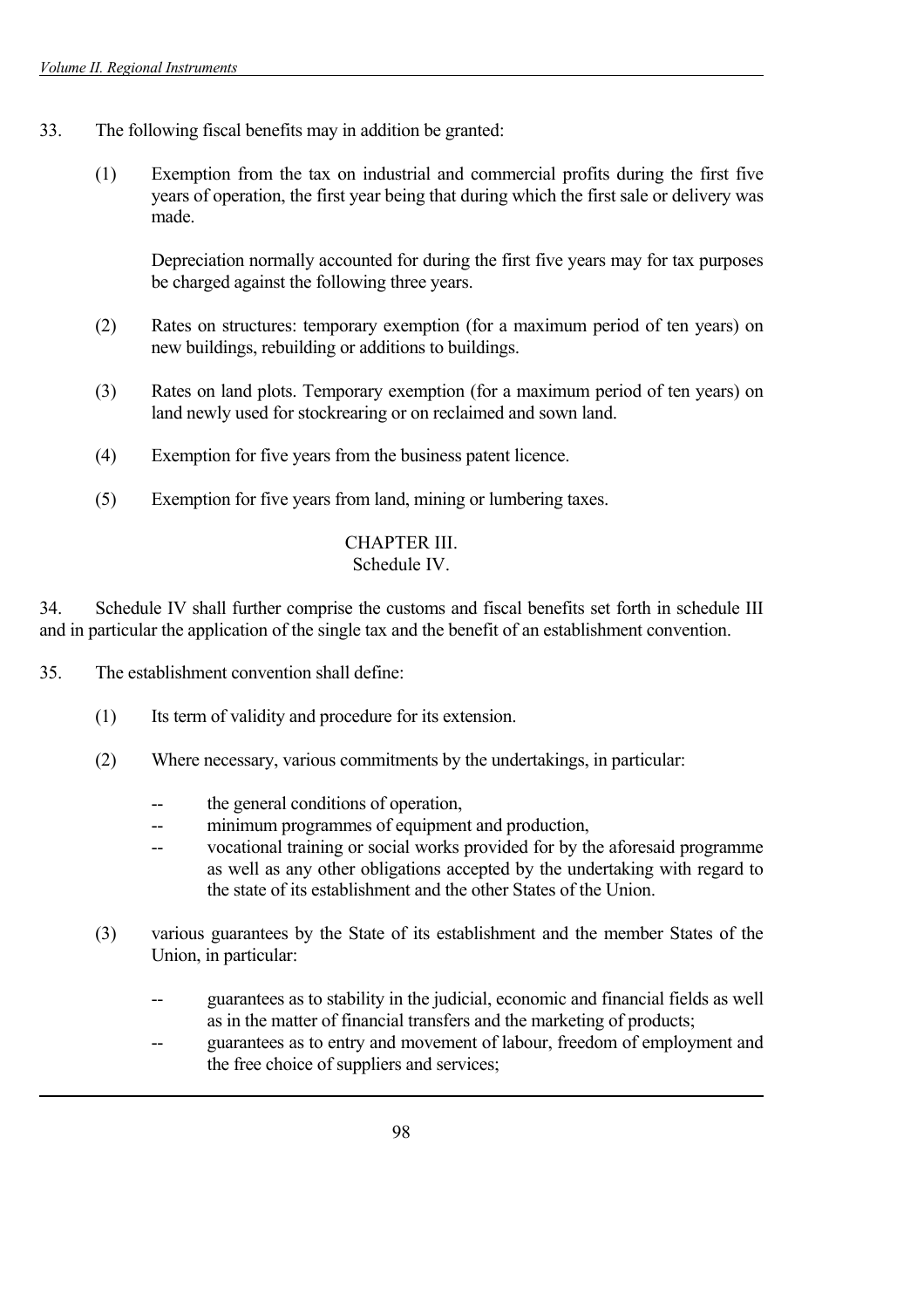- guarantees as to the renewal of lumbering and mining permits;
- guarantees as to facilities in the use of hydraulic, electric and other resources necessary for operations and facilities for the evacuation of products to the place of shipment and the use of installations existing or those to be created by or for the undertaking at this place of shipment.

36. In addition, undertakings of cardinal importance to the economic and social development of the States of the Union and involving exceptionally high investments may be granted stabilisation of the special or ordinary fiscal provisions applicable to them.

37. The applications drawn up as provided by article 11 shall be submitted to the appropriate authorities of the State of establishment.

After the appropriate examination, enquiry and fuller investigation, the appropriate authorities of the State of establishment shall transmit to the Secretary General of the Union these applications and, as the case may be, the data concerning the project of the establishment convention accompanied by the presentation report as provided under article 13 of the Treaty.

38. The Secretary General of the Union shall where necessary undertake in liaison with the appropriate authorities of the State of establishment of fuller investigation of the application with a view to its transmission to the States, in conformity with the provisions of article 55 of the Treaty.

39. Where the Management Committee receives an application as provided under article 55 of the Treaty it shall decide as the case may be on the rate or rates of the single tax to be applied to the project and shall determine the benefits and guarantees to be granted to the undertaking.

Where necessary, it shall give its decision on the data of the establishment convention, the final draft of which it shall approve.

40. The draft of the convention thus approved shall be transmitted to the Government of the State of establishment for signature. The convention shall be made enforceable within the territory of the Union by a decision of the Management Committee.

## PART V. Settlement of disputes.

# CHAPTER I.

#### Procedure of withdrawal.

41. In the case of serious deficiencies on the part of an undertaking with regard to the provisions of the decision of approval:

(1) The benefit of the advantages provided under either of schedules I or II may be withdrawn in accordance with the procedures established by the legislation of each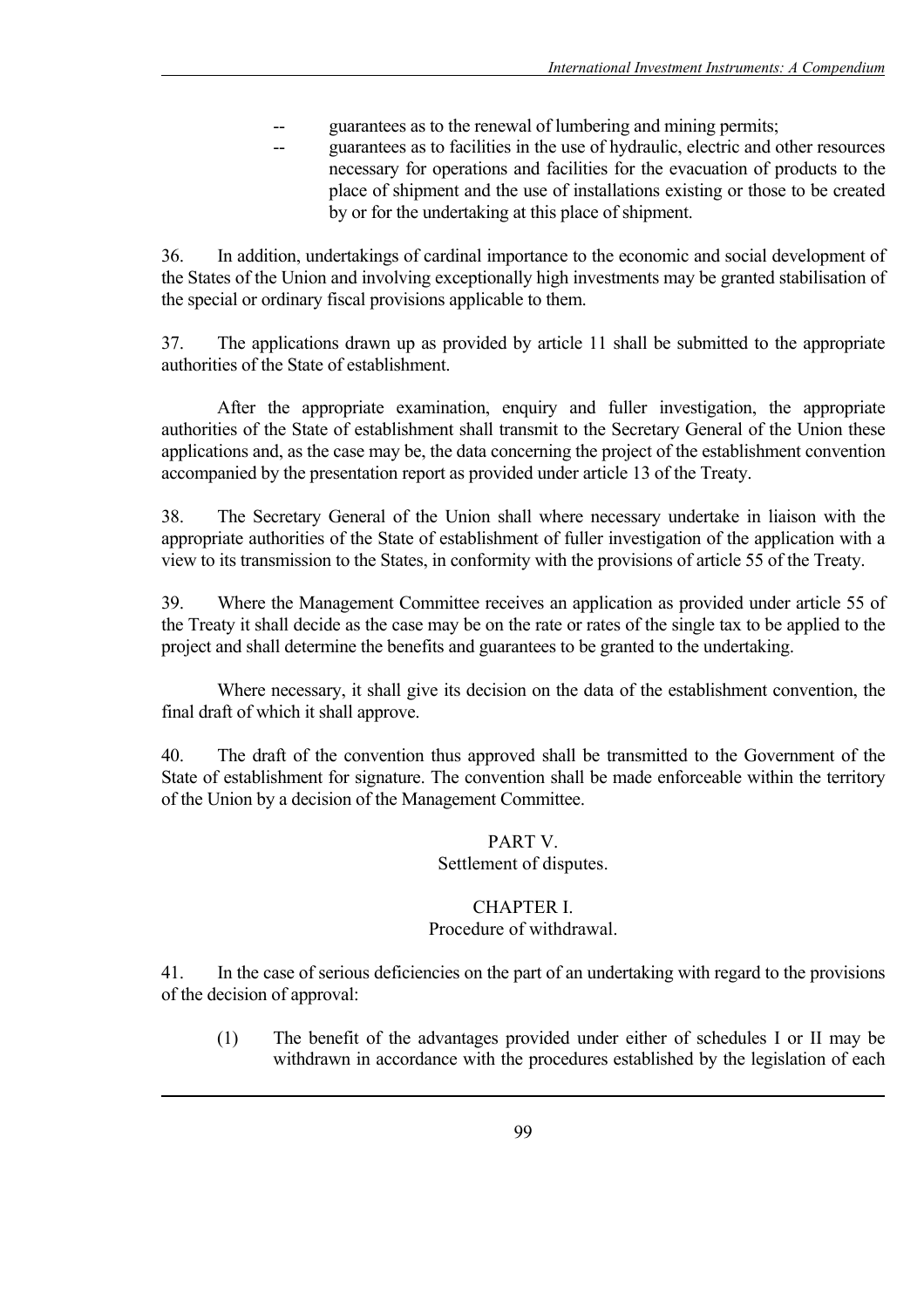nation.

(2) The benefit of the advantages laid down by either of schedules III or IV may be withdrawn by the Management Committee at the justifiable request of the State of establishment.

The Management Committee may seek the advice of a board of experts composed as follows:

- -- an expert designated by the Government of the State of establishment,
- -- an expert designated by the undertaking,
- an expert designated by the Government of the State of establishment,
- -- an expert designated by agreement between the aforesaid Government and the undertaking.

## **CHAPTER II.**

#### Procedure for appeal.

42. Undertakings which form the subject of a decision to withdraw approval may seek appeal.

In the case of an undertaking benefiting from the advantages provided under schedules I or II, the appeal shall be referred to an administrative court of the State of establishment within a maximum period of sixty days, with effect from the date of notification of the decision of withdrawal.

In the case of an undertaking benefiting from the advantages provided under schedules III or IV, the appeal shall be referred to the Council of Heads of State of the Union within a maximum period of ninety days with effect from the notification of the decision of withdrawal.

#### CHAPTER III. Arbitration.

43. Disputes arising out of the application of the clauses of an establishment convention and the calculation of any penalty due for nonfulfilment of the obligations assumed may be settled by arbitration the procedure for which shall be established by each convention.

Such procedure of arbitration shall always comprise the following provisions:

- (a) The nomination of an arbitrator by each party;
- (b) In the case of disagreement between the arbitrators, the nomination of a third arbitrator by agreement between the two parties or, in default thereof, by a highly qualified authority who shall be named in the convention;
- (c) The final and binding nature of the award rendered by a majority of the arbitrators who shall determine their own procedure and decide cases in equity;
- (d) Notwithstanding the foregoing provisions, in the case of undertakings, the initial capital of which was subscribed in the major part from abroad, the decision of